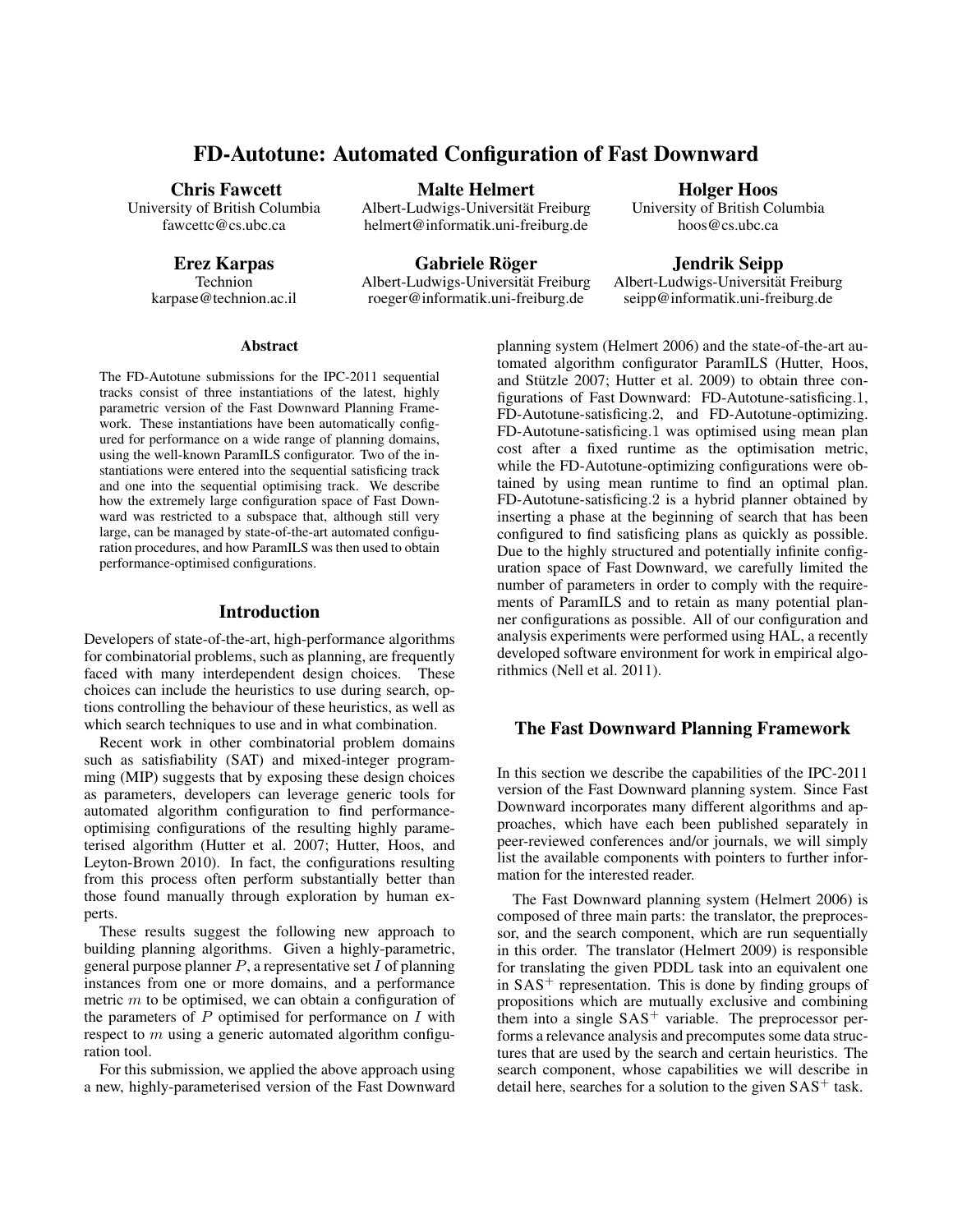### Search

The search component features three main types of search algorithms:

- Eager Best-First Search the classic best-first search. The same search code is used for greedy best-first search,  $A^*$ , and weighted  $A^*$  by plugging in different f functions. The multi-path-dependent *LM-A*<sup>∗</sup> (Karpas and Domshlak 2009) is also implemented here.
- Lazy Best-First Search this is best-first search with deferred evaluation (Richter and Helmert 2009). Here as well, the same search code is used for lazy greedy bestfirst search and lazy weighted  $A^*$  by using a different  $f$ function.
- Enforced Hill-Climbing (Hoffmann and Nebel 2001) an incomplete local search technique. This has been slightly generalised from classic EHC to allow preferred operators from multiple heuristics, as well as enabling or disabling preferred operator pruning.

Each of these search algorithms can take several parameters and use one or more heuristics (heuristic combination methods will be discussed next). In addition, these algorithms can be run in an iterated fashion. This can be used, for example, to produce *RWA*<sup>∗</sup> (Richter, Thayer, and Ruml 2010), the search algorithm used in LAMA (Richter and Westphal 2010).

#### Heuristic Combination

As mentioned previously, the search algorithms described above can work with multiple heuristic evaluators. There are several heuristic combination methods available in the Fast Downward planning system, which are implemented as different kinds of *open lists*.

Some of these combination methods amount to simple arithmetic combinations of heuristic values and can use a standard ("regular") open list implementation, while others treat the different heuristic estimates  $\langle h_1(s), \ldots, h_n(s) \rangle$  as a vector that is not reduced to a single scalar value (Röger and Helmert  $2010$ .<sup>1</sup> As a result, some of these latter methods do not necessarily induce a total order on the set of open states. The following combination methods are available in Fast Downward, in addition to performing a regular search using a single heuristic:

- Max the maximum of several heuristic estimates:  $\max\{h_1(s), \ldots, h_n(s)\}.$
- Sum the sum or weighted sum of several heuristic estimates:  $w_1h_1(s) + \cdots + w_nh_n(s)$ .
- Selective Max (Domshlak, Karpas, and Markovitch 2010) — a learning-based method which chooses one heuristic to evaluate at each state:  $h_i(s)$  where i is chosen on a perstate basis using a naive Bayes classifier trained on-line.
- Tie-breaking considers the heuristics in fixed order: first, consider  $h_1(s)$ ; if ties need to be broken, consider  $h_2(s)$ ; and so on.
- Pareto-optimal all states whose heuristic value vector is not Pareto-dominated by another heuristic value vector are candidates for expansion, with selection between multiple candidates performed randomly.
- Alternation (Dual Queue) heuristics are used in roundrobin fashion: the first expansion uses  $h_1(s)$ , the second uses  $h_2(s)$ , etc., up to  $h_n(s)$ , followed again by  $h_1(s)$ . Alternation can also be enhanced by *boosting* (Richter and Helmert 2009).

Each combination method can take several parameters. One important parameter is whether the open list contains only states which have been reached via preferred operators, or all states.

Moreover, wherever this makes sense, instead of using different *heuristics* as their components, these combination methods can also combine the results of different *open lists* which can themselves employ combination methods, and this nesting can even be performed recursively. For example, it is possible to use alternation over one regular heuristic, one Pareto-based open list, and one open list that uses tie-breaking over various weighted sums.

Such combinations allow us to build the 'classic' boosted dual queue of Fast Downward: use an alternation approach, which combines two standard open lists, one of which holds all states, and the other only preferred states, both of which are based on a single heuristic estimate. To use two heuristic estimates as in Fast Diagonally Downward (Helmert 2006) or LAMA (Richter and Westphal 2010), alternation over four open lists would be used (for each heuristic, one holding all states and one holding only preferred states).

#### **Heuristics**

So far, we have discussed the search algorithms and heuristic combination methods available in the Fast Downward planning system. We now turn our attention to the heuristics available in Fast Downward. Due to the number of heuristics, we simply list the available heuristics, with pointers to relevant literature.

#### Admissible Heuristics

- Blind 0 for goal states, 1 (or cheapest action cost for non-unit-cost tasks) for non-goal states
- $\bullet$   $h^{\text{max}}$  (Bonet, Loerincs, and Geffner 1997; Bonet and Geffner 1999) — the relaxation-based maximum heuristic
- $h^m$  (Haslum and Geffner 2000) a very slow implementation of the  $h^m$  heuristic family
- $h^{\text{M&S}}$  (Helmert, Haslum, and Hoffmann 2007; 2008) the merge-and-shrink heuristic
- $\bullet$   $h^{\text{LA}}$  (Karpas and Domshlak 2009; Keyder, Richter, and Helmert  $2010$  — the admissible landmark heuristic
- $h^{\text{LM-cut}}$  (Helmert and Domshlak 2009) the landmarkcut heuristic

<sup>&</sup>lt;sup>1</sup>To simplify discussion, this description assumes that search algorithm behaviour only depends on heuristic values, but all these algorithms can also take into account path costs, as in  $A^*$  or weighted *A* ∗ .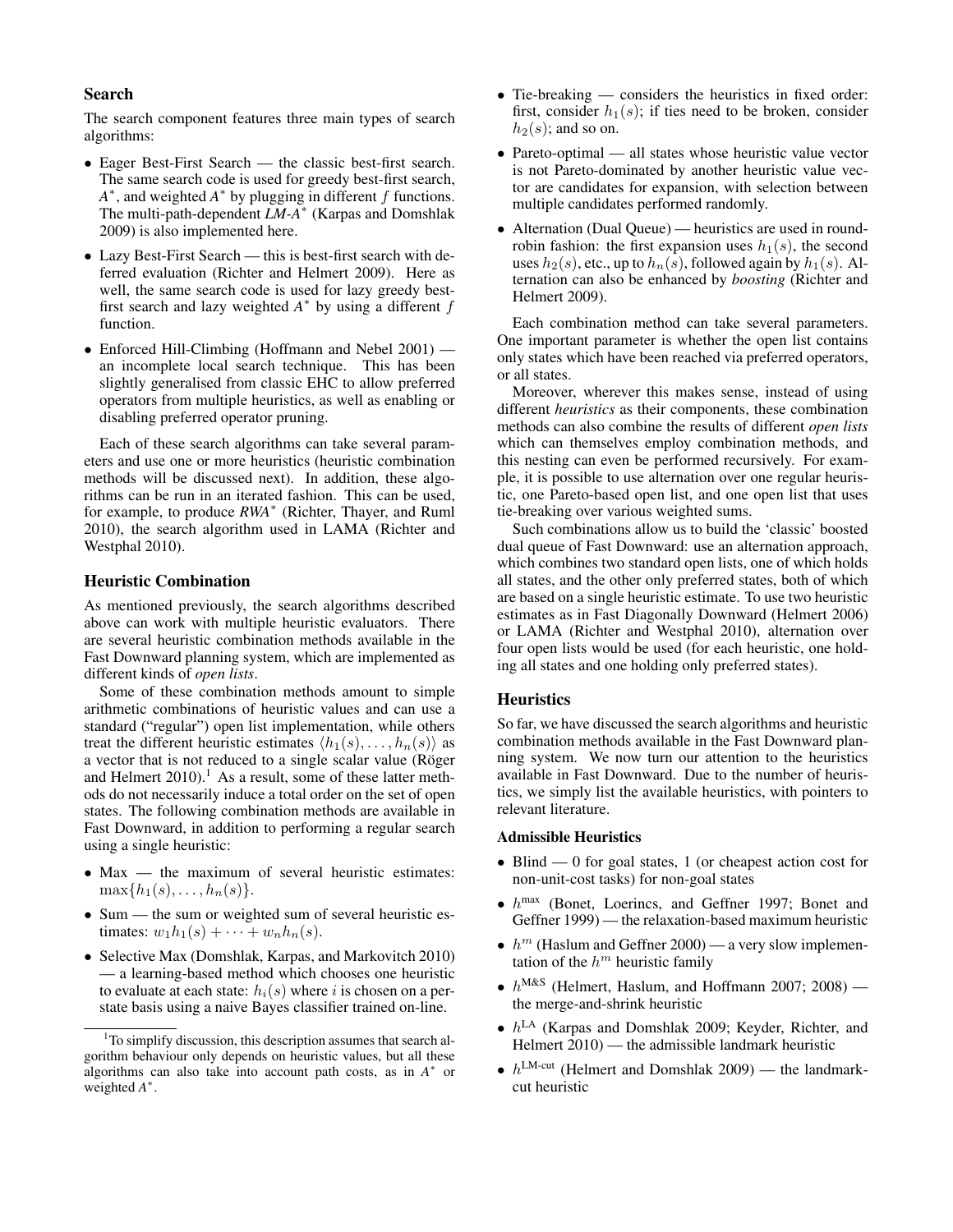| Algorithm               | Categorical | Numeric | Total | Configurations         |
|-------------------------|-------------|---------|-------|------------------------|
| FD-Autotune-satisficing | 64          | 13      | 77    | $1.935 \times 10^{26}$ |
| FD-Autotune-optimizing  | 20          |         | 26    | $6.99 \times 10^8$     |

Table 1: The number of categorical and numeric parameters in the reduced configuration space for both FD-Autotune-satisficing and FD-Autotune-optimizing, as well as the total number of distinct configurations for each.

#### Inadmissible Heuristics

- Goal Count number of unachieved goals
- $\bullet$   $h^{\text{add}}$  (Bonet, Loerincs, and Geffner 1997; Bonet and Geffner 1999) — the relaxation-based additive heuristic
- $h^{\text{FF}}$  (Hoffmann and Nebel 2001) the relaxed plan heuristic
- $h^{cg}$  (Helmert 2004) the causal graph heuristic
- $h^{\text{cea}}$  (Helmert and Geffner 2008) the context-enhanced additive heuristic (a generalisation of  $h^{\text{add}}$  and  $h^{\text{cg}}$ )
- $h^{\text{LM}}$  (Richter, Helmert, and Westphal 2008; Richter and Westphal 2010) — the landmark heuristic

Apart from Goal Count, all heuristics listed above are cost-based versions (that is, they support non-unit cost actions). This also allows another option for these heuristics: action-cost adjustment. It is possible to instruct the heuristics (as well as the search code) to treat all actions as unitcost (regardless of their true cost) or to add 1 to all action costs. This has been found to be helpful in tasks with 0-cost actions (Richter and Westphal 2010).

# Configuration Space

The configuration space of Fast Downward poses a challenge in formulating the parameter space to be explored by an automated configurator: structured parameters. For example, it is possible to configure an 'alternation' open list that alternates between two internal alternation open lists, each of which alternates between their own internal alternation open lists, and so on. Since neither ParamILS (Hutter et al. 2007) nor any other configuration procedure we are aware of handles such structured parameters, we had to limit the configuration space somewhat.

The configuration spaces used for the competition (as shown in Tables 2, 3, and 4) contain a Boolean parameter for each heuristic (all heuristics for satisficing planning, only admissible heuristics for optimal planning), indicating whether that heuristic is in use or not. The other parameters of the heuristic (if any) are conditional on the heuristic being used.

For optimal planning, the search algorithm is predetermined  $(A^*)$ , and so our only other choice is, when more than one heuristic is used, how the heuristics are combined (the relevant options are *max* and *selective max*). This is controlled by another parameter, which is conditional on more than one heuristic being chosen.

For satisficing planning, the theoretical configuration space is much more complex, since combination methods

such as alternation and weighted sums introduce an infinite set of possibilities.

To keep this configuration space manageable, we only allow one layer of alternation, and its components must be standard open lists (sorted by scalar ranking values), one for each heuristic that was selected, and possibly more if preferred operators are used. In addition, we can combine search algorithms using iterated search as in *RWA*<sup>∗</sup> . Here, we limit the number of searches to a maximum of 5, in order to avoid an infinitely large structured configuration space. As shown in Table 1, FD-Autotune-optimizing and FD-Autotune-satisficing have many parameters, with  $6.99 \times 10^8$  and  $1.935 \times 10^{26}$  distinct configurations, respectively. The configuration space of FD-Autotune-satisficing is one of the largest ever experimented with using automated algorithm configuration tools.

# Automated Configuration

For the configuration task faced in the context of this work, we chose to use the FocusedILS variant of ParamILS (Hutter, Hoos, and Stützle 2007; Hutter et al. 2009), because it is the only procedure we are aware of that has been demonstrated to perform well on algorithm configuration problems as hard as the one encountered here. ParamILS is fundamentally based on Iterated Local Search (ILS), a wellknown, general stochastic local search method that interleaves phases of simple local search – in particular, iterative improvement – with so-called perturbation phases that are designed to escape from local optima.

In the FocusedILS variant of ParamILS, ILS is used to search for high-performance configurations of a given target algorithm (here: Fast Downward) by evaluating promising configurations. To avoid wasting CPU time on poorlyperforming configurations, FocusedILS carefully controls the number of target algorithm runs performed for candidate configurations; it also adaptively limits the amount of runtime allocated to each algorithm run using knowledge of the best-performing configuration found so far. Further information on ParamILS can be found in earlier work by Hutter, Hoos, and Stützle (2007) and Hutter et al. (2009), and interesting applications have been reported by Hutter et al. (2007), and Hutter, Hoos, and Leyton-Brown (2010).

# Experiments and Configurations

For all experiments performed in this work, we took advantage of the features in HAL, a recently developed tool to support both the computer-aided design and the empirical analysis of high-performance algorithms (Nell et al. 2011). We used several meta-algorithmic procedures provided by HAL, primarily the ParamILS algorithm configurator and the plug-ins providing support for empirical analysis of one or two algorithms. We also leveraged the robust support in HAL for data management and run distribution on compute clusters. All experiments were performed using a cluster of identical linux-based machines, each with an Intel Xeon E5450 quad-core processor and 6GB of RAM.

For optimising planning, we used HAL to run ten independent runs of ParamILS on a set of 2000 training instances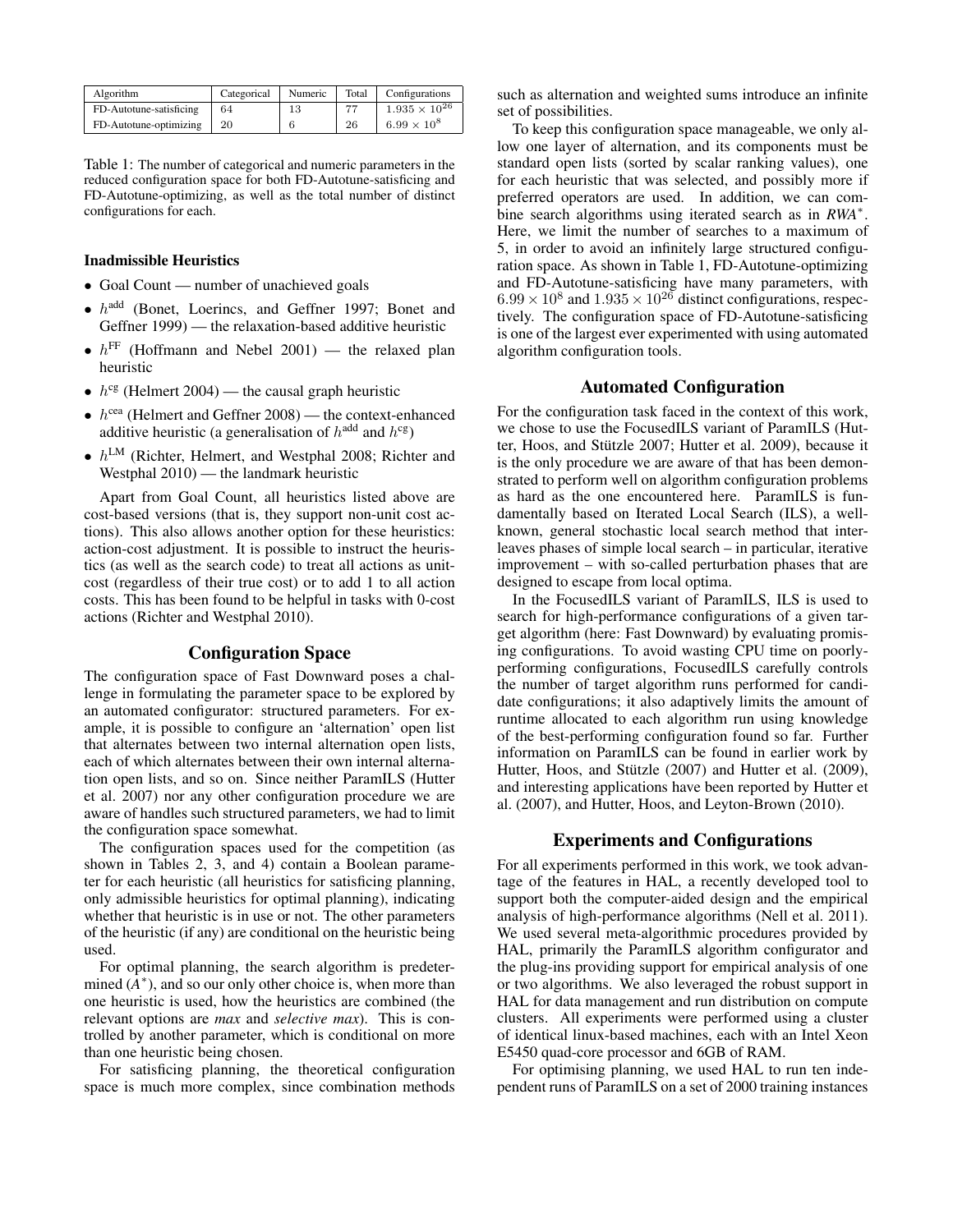sampled uniformly at random from the IPC-2008 optimisation track instances located in the Fast Downward benchmark set  $2$ , using a maximum runtime cutoff of 600 CPU seconds for each run of Fast Downward and a total configuration time limit of four CPU days. The objective function used in ParamILS was mean runtime to find an optimal plan, with timed-out runs penalised at 10 times the runtime cutoff. In this case, we were also able to leverage support in ParamILS for adaptive runtime capping to reduce the runtime required for each run of Fast Downward. Out of the ten incumbent configurations produced by ParamILS, we selected the configuration with the best reported training quality to be FD-Autotune-optimizing. The exact parameter values for this configuration of Fast Downward are shown in Table 2.

For satisficing planning, we again performed ten independent runs of ParamILS on a set of 2000 training instances sampled from the entire Fast Downward benchmark set, with instances from the IPC-2008 satisficing track having twice the probability of being selected. We again used a runtime cutoff of 600 CPU seconds for each run of Fast Downward with a total configuration time limit of four CPU days. Here, the objective function used in ParamILS was mean plan cost, with runs that failed to find a satisficing solution assigned a (dummy) plan cost of  $2^{31} - 1$  (the default value for solution quality in HAL). Again, we selected the configuration with the best reported training quality to be FD-Autotune-satisficing.1. The exact parameter values for this configuration are shown in Tables 3 and 4.

Finally, we performed an additional ten independent runs of ParamILS using the satisficing planning training set, on a reduced design space containing the parameters from Table 3 and only a single set of search parameters from Table 4. We again used a runtime cutoff of 600 CPU seconds for each run of Fast Downward with a total configuration time limit of four CPU days. The objective function used was mean runtime to find an initial satisficing plan, and Fast Downward was configured to terminate after this solution was found. The configuration with the best reported training quality was selected to form the basis of a hybrid version of the planner, where Fast Downward uses this configuration to find an initial satisficing plan, at which point the FD-Autotune-satisficing configuration with second-best training quality is used. We call this hybrid scheme FD-Autotune-satisficing.2. The parameter values for both phases of FD-Autotune-satisficing.2 are indicated in Tables 3 and 4.

### Conclusions and Future Work

We believe that the generic approach underlying our work on FD-Autotune represents a promising direction for the future development of efficient planning systems. In particular, we suggest that it is worth including many different variants and a wide range of settings for the various components of a planning system, instead of committing at design time to particular choices and settings, and to use au-

tomated procedures for finding configurations of the resulting highly parameterised planning systems that perform well on the problems arising in a specific application domain, or set of domains, under consideration. We plan to further investigate ways in which automated algorithm configurators, such as ParamILS, can deal more effectively with the highly structured and potentially infinite space of Fast Downward.

We note that our approach naturally benefits from future improvements in planning systems (and in particular, from new heuristic ideas that can be integrated, in the form of parameterised components, into existing, flexible planning systems or frameworks) as well as from progress in automated algorithm configuration procedures. In principle, planning systems developed in this way can also be used in combination with techniques for automated algorithm selection, giving even greater performance than any single configuration alone (Xu et al. 2008; 2009; Xu, Hoos, and Leyton-Brown 2010). We also see much potential in testing new heuristics and algorithm components, based on measuring the performance improvements obtained by adding them to an existing highly-parameterised planner followed by automatic configuration. The results of such experiments should indicate to which extent new design elements are useful and also reveal under which circumstances they are most effective.

Acknowledgements The authors would like to thank WestGrid and Compute-Calcul Canada for providing access to the cluster hardware used in our experiments.

### References

Bonet, B., and Geffner, H. 1999. Planning as heuristic search: New results. In *ECP*, 360–372.

Bonet, B.; Loerincs, G.; and Geffner, H. 1997. A robust and fast action selection mechanism for planning. In *AAAI*, 714–719.

Domshlak, C.; Karpas, E.; and Markovitch, S. 2010. To max or not to max: Online learning for speeding up optimal planning. In *AAAI*, 1071–1076.

Haslum, P., and Geffner, H. 2000. Admissible heuristics for optimal planning. In *AIPS*, 140–149.

Helmert, M., and Domshlak, C. 2009. Landmarks, critical paths and abstractions: What's the difference anyway? In *ICAPS*, 162–169.

Helmert, M., and Geffner, H. 2008. Unifying the causal graph and additive heuristics. In *ICAPS*, 140–147.

Helmert, M.; Haslum, P.; and Hoffmann, J. 2007. Flexible abstraction heuristics for optimal sequential planning. In *ICAPS*, 176–183.

Helmert, M.; Haslum, P.; and Hoffmann, J. 2008. Explicitstate abstraction: A new method for generating heuristic functions. In *AAAI*, 1547–1550.

Helmert, M. 2004. A planning heuristic based on causal graph analysis. In *ICAPS*, 161–170.

Helmert, M. 2006. The Fast Downward planning system. *Journal of Artificial Intelligence Research* 26:191–246.

<sup>&</sup>lt;sup>2</sup>This benchmark repository is part of the main Fast Downward repository, accessed from http://www.fast-downward.org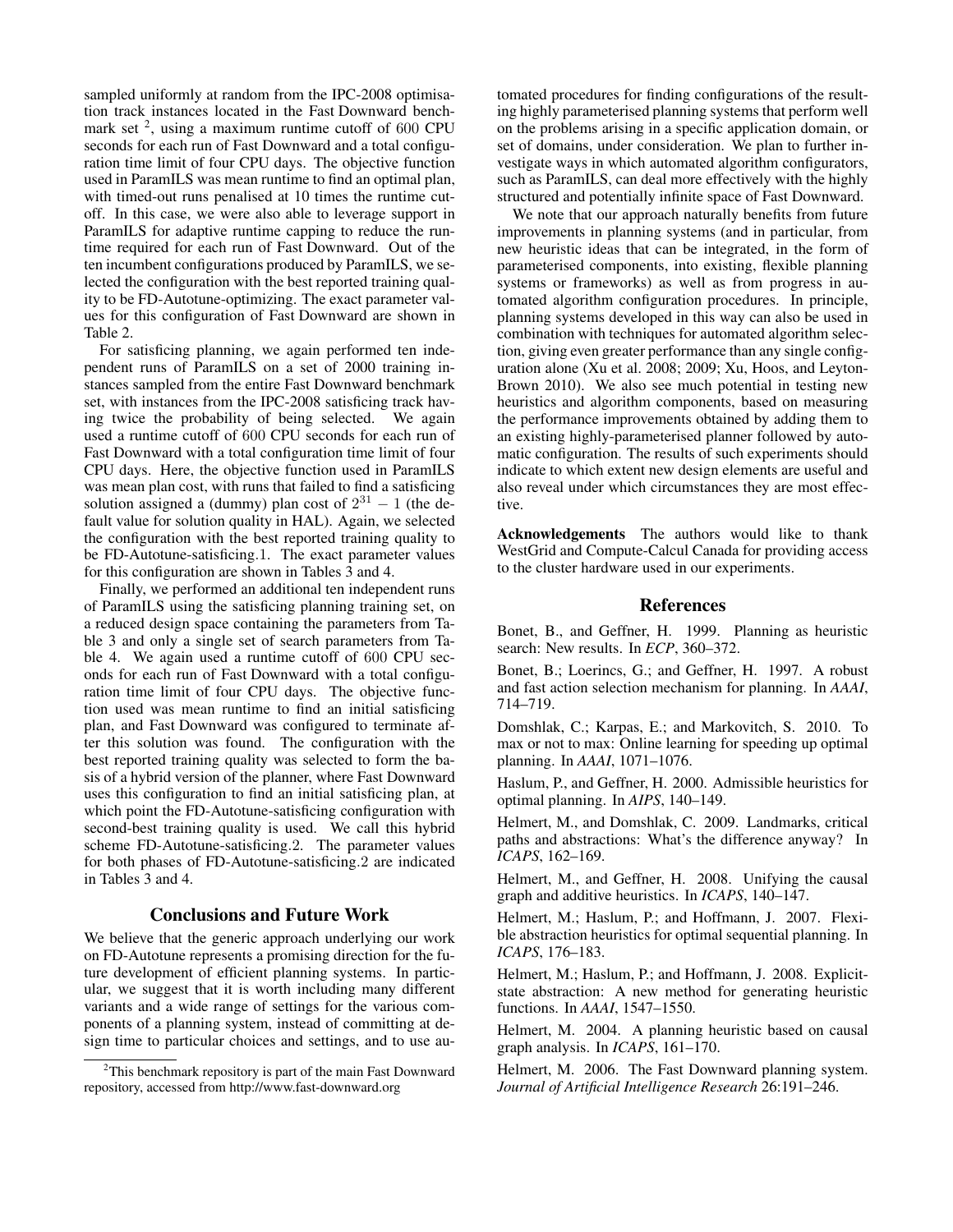Helmert, M. 2009. Concise finite-domain representations for PDDL planning tasks. *Artificial Intelligence* 173(5– 6):503–535.

Hoffmann, J., and Nebel, B. 2001. The FF planning system: Fast plan generation through heuristic search. *Journal of Artificial Intelligence Research* 14:253–302.

Hutter, F.; Babic, D.; Hoos, H. H.; and Hu, A. J. 2007. Boosting verification by automatic tuning of decision procedures. *Formal Methods in Computer-Aided Design* 27–34.

Hutter, F.; Hoos, H. H.; Leyton-Brown, K.; and Stützle, T. 2009. ParamILS: an automatic algorithm configuration framework. *Journal of Artificial Intelligence Research* 36:267–306.

Hutter, F.; Hoos, H.; and Leyton-Brown, K. 2010. Automated configuration of mixed integer programming solvers. In Lodi, A.; Milano, M.; and Toth, P., eds., *Integration of AI and OR Techniques in Constraint Programming for Combinatorial Optimization Problems*, volume 6140 of *Lecture Notes in Computer Science*. Springer. 186–202.

Hutter, F.; Hoos, H. H.; and Stützle, T. 2007. Automatic algorithm configuration based on local search. In *AAAI*, 1152– 1157.

Karpas, E., and Domshlak, C. 2009. Cost-optimal planning with landmarks. In *IJCAI*, 1728–1733.

Keyder, E.; Richter, S.; and Helmert, M. 2010. Sound and complete landmarks for and/or graphs. In *ECAI*, 335–340.

Nell, C.; Fawcett, C.; Hoos, H. H.; and Leyton-Brown, K. 2011. HAL: A framework for the automated analysis and design of high-performance algorithms. In *LION-5*. To appear.

Richter, S., and Helmert, M. 2009. Preferred operators and deferred evaluation in satisficing planning. In *ICAPS*, 273– 280.

Richter, S., and Westphal, M. 2010. The LAMA planner: Guiding cost-based anytime planning with landmarks. *Journal of Artificial Intelligence Research* 39:127–177.

Richter, S.; Helmert, M.; and Westphal, M. 2008. Landmarks revisited. In *AAAI*, 975–982.

Richter, S.; Thayer, J. T.; and Ruml, W. 2010. The joy of forgetting: Faster anytime search via restarting. In *ICAPS*, 137–144.

Röger, G., and Helmert, M. 2010. The more, the merrier: Combining heuristic estimators for satisficing planning. In *ICAPS*, 246–249.

Xu, L.; Hutter, F.; Hoos, H. H.; and Leyton-Brown, K. 2008. SATzilla: portfolio-based algorithm selection for SAT. *Journal of Artificial Intelligence Research* 32:565–606.

Xu, L.; Hutter, F.; Hoos, H.; and Leyton-Brown, K. 2009. SATzilla2009: an automatic algorithm portfolio for SAT. Solver description, SAT competition 2009.

Xu, L.; Hoos, H. H.; and Leyton-Brown, K. 2010. Hydra: Automatically configuring algorithms for portfoliobased selection. In *AAAI*, 210–216.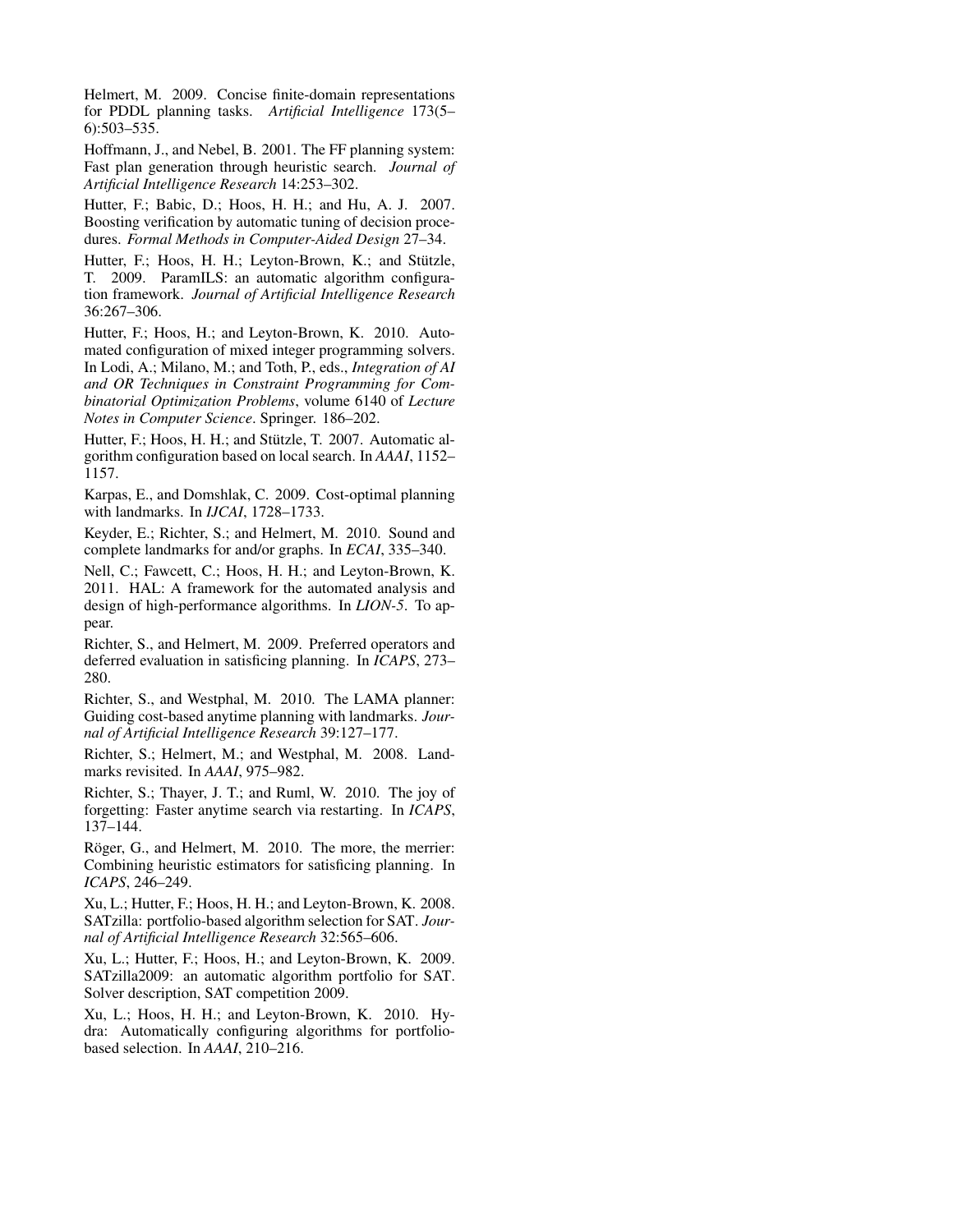| Parameter name                     | Domain                                                                         | Default  | FD-Autotune-optimizing |
|------------------------------------|--------------------------------------------------------------------------------|----------|------------------------|
| blind_heuristic_enabled            | ${true, false}$                                                                | false    | false                  |
| hm_heuristic_enabled               | ${true, false}$                                                                | false    | false                  |
| hm_heuristic_m                     | ${1, 2, 3}$                                                                    |          |                        |
| hmax heuristic enabled             | ${true, false}$                                                                | false    | true                   |
| Im_heuristic_enabled               | ${true, false}$                                                                | true     | false                  |
| Im_heuristic_conjunctive_landmarks | ${true, false}$                                                                | true     |                        |
| Im_heuristic_disjunctive_landmarks | ${true, false}$                                                                | true     |                        |
| lm_heuristic_hm_m                  | ${1, 2, 3}$                                                                    |          |                        |
| lm_heuristic_no_orders             | ${true, false}$                                                                | false    |                        |
| Im_heuristic_only_causal_landmarks | ${true, false}$                                                                | false    |                        |
| lm_heuristic_type                  | ${lm_rhw, lm_zg, lm_hm, lm_exhaust, lm_rhw_hm1}$                               | $lm_rhw$ |                        |
| lmcut heuristic enabled            | ${true, false}$                                                                | true     | true                   |
| mas_heuristic_enabled              | ${true, false}$                                                                | false    | false                  |
| mas_heuristic_max_states           | {10 000, 50 000, 100 000, 150 000, 200 000}                                    | 50 000   |                        |
| mas_heuristic_merge_strategy       | ${5}$                                                                          | 5        |                        |
| mas_heuristic_shrink_strategy      | $\{4, 7, 6, 12\}$                                                              | 4        |                        |
| combine heuristics                 | ${true, false}$                                                                | true     | true                   |
| combine_with_smax                  | ${true, false}$                                                                | true     | true                   |
| smax_alpha                         | $\{0.0, 0.1, 0.25, 0.5, 0.75, 1.0, 1.25, 1.5, 1.75, 2.0, 2.5, 3.0, 4.0, 5.0\}$ | 1.0      | 4.0                    |
| smax_classifier                    | ${0,1}$                                                                        | $\Omega$ | $\Omega$               |
| smax_conf_threshold                | $\{0.51, 0.55, 0.6, 0.65, 0.7, 0.75, 0.8, 0.85, 0.9, 0.95, 0.99\}$             | 0.9      | 0.85                   |
| smax_sample                        | ${0, 2}$                                                                       | $\Omega$ | $\Omega$               |
| smax_training_set                  | $\{10, 50, 100, 500, 1000, 5000, 10000\}$                                      | 1 0 0 0  | 10                     |
| smax_uniform                       | ${true, false}$                                                                | false    | true                   |
| a_star_use_mpd                     | ${true, false}$                                                                | true     | false                  |
| a_star_use_pathmax                 | ${true, false}$                                                                | false    | true                   |

Table 2: Parameters in the configuration space for the optimizing planner, comprising 26 parameters. The default configuration and the configuration for FD-Autotune-optimizing are both given. The parameters for each heuristic are only active if the corresponding heuristic is enabled, and "−" indicates that the given parameter is not active.

| Default<br>Phase1<br>Phase2<br>Domain<br>FD-Autotune-satisficing.1<br>Parameter name<br>add heuristic enabled<br>${true, false}$<br>false<br>false<br>false<br>true<br>$\overline{2}$<br>${0, 1, 2}$<br>add_heuristic_cost_type<br>$\Omega$ |
|---------------------------------------------------------------------------------------------------------------------------------------------------------------------------------------------------------------------------------------------|
|                                                                                                                                                                                                                                             |
|                                                                                                                                                                                                                                             |
|                                                                                                                                                                                                                                             |
| add_heuristic_pref_ops<br>false<br>${true, false}$<br>true                                                                                                                                                                                  |
| blind_heuristic_enabled<br>${true, false}$<br>false<br>false<br>false<br>false                                                                                                                                                              |
| cea_heuristic_enabled<br>${true, false}$<br>false<br>false<br>true<br>true                                                                                                                                                                  |
| $\mathbf{2}$<br>$\overline{2}$<br>cea_heuristic_cost_type<br>${0, 1, 2}$<br>$\Omega$                                                                                                                                                        |
| cea_heuristic_pref_ops<br>${true, false}$<br>true<br>true<br>true<br>-                                                                                                                                                                      |
| cg_heuristic_enabled<br>${true, false}$<br>false<br>true<br>true                                                                                                                                                                            |
| $\overline{2}$<br>$\overline{2}$<br>$\mathbf{1}$<br>cg_heuristic_cost_type<br>$\{0, 1, 2\}$                                                                                                                                                 |
| false<br>cg_heuristic_pref_ops<br>${true, false}$<br>false<br>true                                                                                                                                                                          |
| ff_heuristic_enabled<br>false<br>false<br>${true, false}$<br>true<br>true                                                                                                                                                                   |
| $\overline{2}$<br>${0, 1, 2}$<br>$\Omega$<br>ff_heuristic_cost_type<br>-1                                                                                                                                                                   |
| false<br>ff_heuristic_pref_ops<br>${true, false}$<br>true<br>true                                                                                                                                                                           |
| goalcount_heuristic_enabled<br>${true, false}$<br>false<br>false<br>true<br>true                                                                                                                                                            |
| $\mathcal{D}$<br>$\overline{2}$<br>goalcount_heuristic_cost_type<br>${0, 1, 2}$<br>$\Omega$                                                                                                                                                 |
| goalcount_heuristic_pref_ops<br>${true, false}$<br>true<br>true<br>true                                                                                                                                                                     |
| hm_heuristic_enabled<br>false<br>false<br>${true, false}$<br>false<br>false                                                                                                                                                                 |
| $\overline{2}$<br>hm heuristic m<br>${1, 2, 3}$                                                                                                                                                                                             |
| false<br>false<br>hmax_heuristic_enabled<br>${true, false}$<br>false<br>false                                                                                                                                                               |
| lm_ff_synergy<br>$\{true, false\}$<br>true                                                                                                                                                                                                  |
| lm_heuristic_enabled<br>false<br>${true, false}$<br>false<br>false<br>true                                                                                                                                                                  |
| lm_heuristic_admissible<br>${true, false}$<br>false                                                                                                                                                                                         |
| lm_heuristic_conjunctive_landmarks<br>${true, false}$<br>true                                                                                                                                                                               |
| $\overline{2}$<br>lm_heuristic_cost_type<br>${0, 1, 2}$<br>-                                                                                                                                                                                |
| lm_heuristic_disjunctive_landmarks<br>${true, false}$<br>true                                                                                                                                                                               |
| Im heuristic hm m<br>${1, 2, 3}$<br>$\mathbf{1}$                                                                                                                                                                                            |
| lm_heuristic_no_orders<br>${true, false}$<br>false                                                                                                                                                                                          |
| lm_heuristic_only_causal_landmarks<br>false<br>$\{true, false\}$                                                                                                                                                                            |
| lm_heuristic_pref_ops<br>$\{true, false\}$<br>true                                                                                                                                                                                          |
| Im_heuristic_reasonable_orders<br>$\{true, false\}$<br>true                                                                                                                                                                                 |
| lm_heuristic_type<br>${lm_rhw, lm_zq, lm_hm, lm_exhaust, lm_rhw_hm1}$<br>$lm_rhw$                                                                                                                                                           |
| lmcut_heuristic_enabled<br>false<br>${true, false}$<br>false<br>true                                                                                                                                                                        |
| $\Omega$<br>false<br>lmcut_heuristic_cost_type<br>$\{0, 1, 2\}$                                                                                                                                                                             |
| mas_heuristic_enabled<br>${true, false}$<br>false<br>false<br>false                                                                                                                                                                         |
| mas_heuristic_max_states<br>$\{10000, 50000, 100000, 150000, 200000\}$<br>50000                                                                                                                                                             |
| mas_heuristic_merge_strategy<br>${5}$<br>5                                                                                                                                                                                                  |
| mas_heuristic_shrink_strategy<br>$\{4, 7, 6, 12\}$<br>$\overline{4}$                                                                                                                                                                        |

Table 3: Parameters in the configuration space for the satisficing planner related to the choice of heuristic, comprising 37 parameters. The default configuration is given, as well as the configurations for FD-Autotune-satisficing.1 and both phases of FD-Autotune-satisficing.2. The parameters for each heuristic are only active if the corresponding heuristic is enabled. "−" indicates that the given parameter is not active.